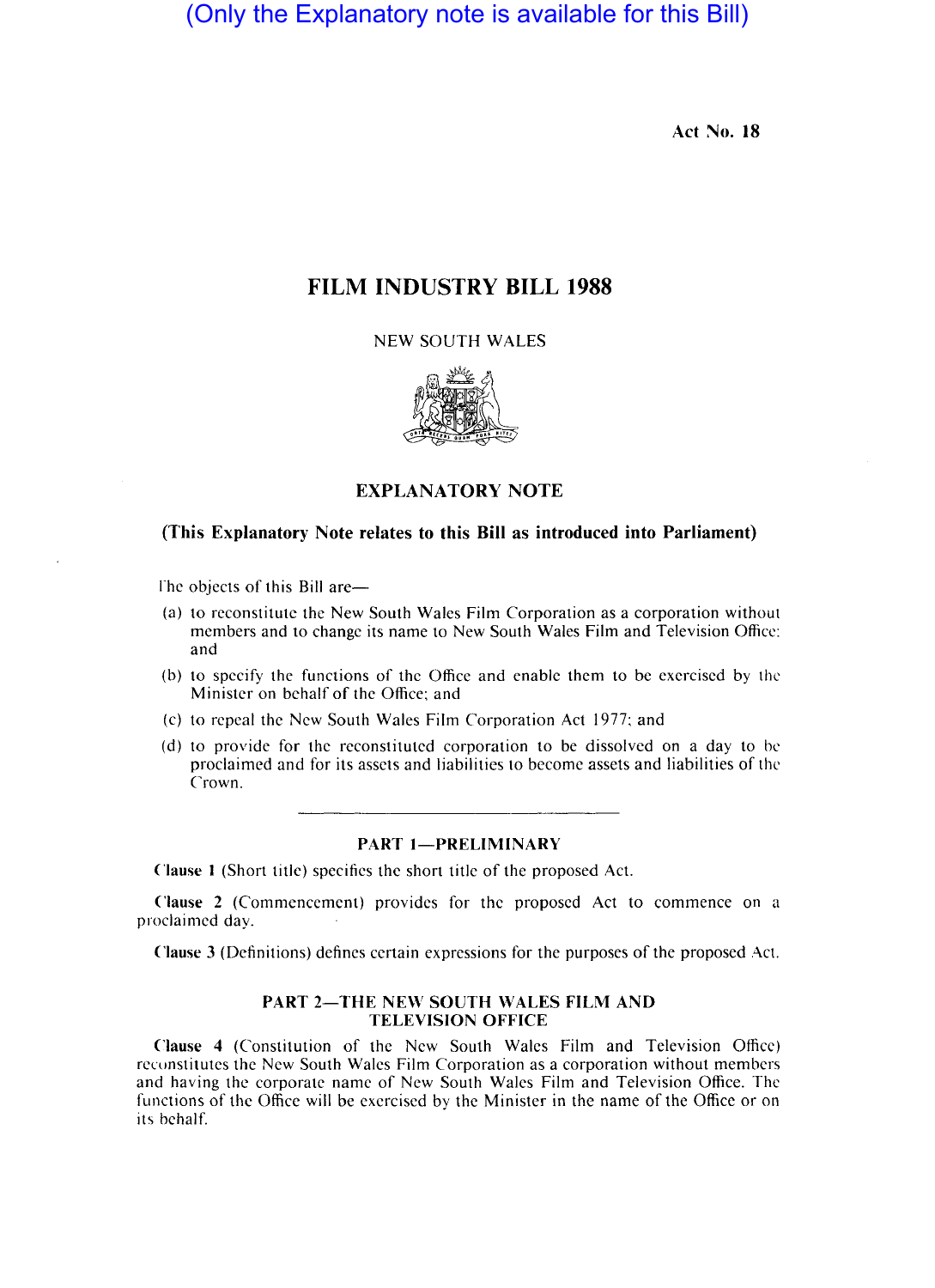Clause 5 (Staff of the Office) authorises the employment of public servants to enable the Office to exercise its functions. It also enables the Office to enter into contracts for the provision to it of services.

Clause 6 (Functions of the Office) specifies the functions of the Office which include-

- (a) the sole responsibility for all matters relating to short films, and documentary films, for the Government; and
- (b) assisting the work of film festivals and markets, and of persons engaged in the film and television industry; and
- (c) continued involvement with the existing film catalogue and certain films in which the New South Wales Film Corporation presently has a substantial financial interest.

#### PART 3-FINANCIAL PROVISIONS

Clause 7 (New South Wales Film and Television Office Account) requires the establishment of the New South Wales Film and Television Office Account in the Special Deposits Account in the Treasury. The Account is to be used for receipts and disbursements by the Office.

Clause 8 (Financial year) provides for the financial year of the Office to commence on I July unless the Treasurer determines some other date.

### PART 4-MISCELLANEOUS

Clause 9 (Delegation) enables the Office to delegate any of its functions.

Clause 10 (Service of documents) provides for the method of serving a document on the Office.

Clause 11 (Recovery of charges etc. by the Office) enables the Office to sue for money owing to it.

Clause 12 (Regulations) authorises the Governor to make regulations for the purposes of the proposed Act.

Clause 13 (Savings, transitional and other provisions) gives effect to Schedule I which contains transitional and other provisions.

Clause 14 (Repeal) repeals the New South Wales Film Corporation Act 1977.

Clause 15 (Dissolution of the Office) gives effect to Schedule 2 which contains the provisions relating to the eventual dissolution of the Office and the assumption by the Crown of its functions.

Schedule 1 (Savings, transitional and other provisions)-

- (a) by clause I defines certain expressions used in the Schedule; and
- (b) by clause 2 formally dissolves the New South Wales Film Corporation; and
- (c) by clause 3 provides for the vacation of office by the persons who at present are directors of the New South Wales Film Corporation, its chief executive officer and the holders of certain other offices; and
- (d) by clause 4 continues the corporation constituted under the proposed Act as the same legal entity as the New South Wales Film Corporation constituted under the Act being repealed by clause 14; and